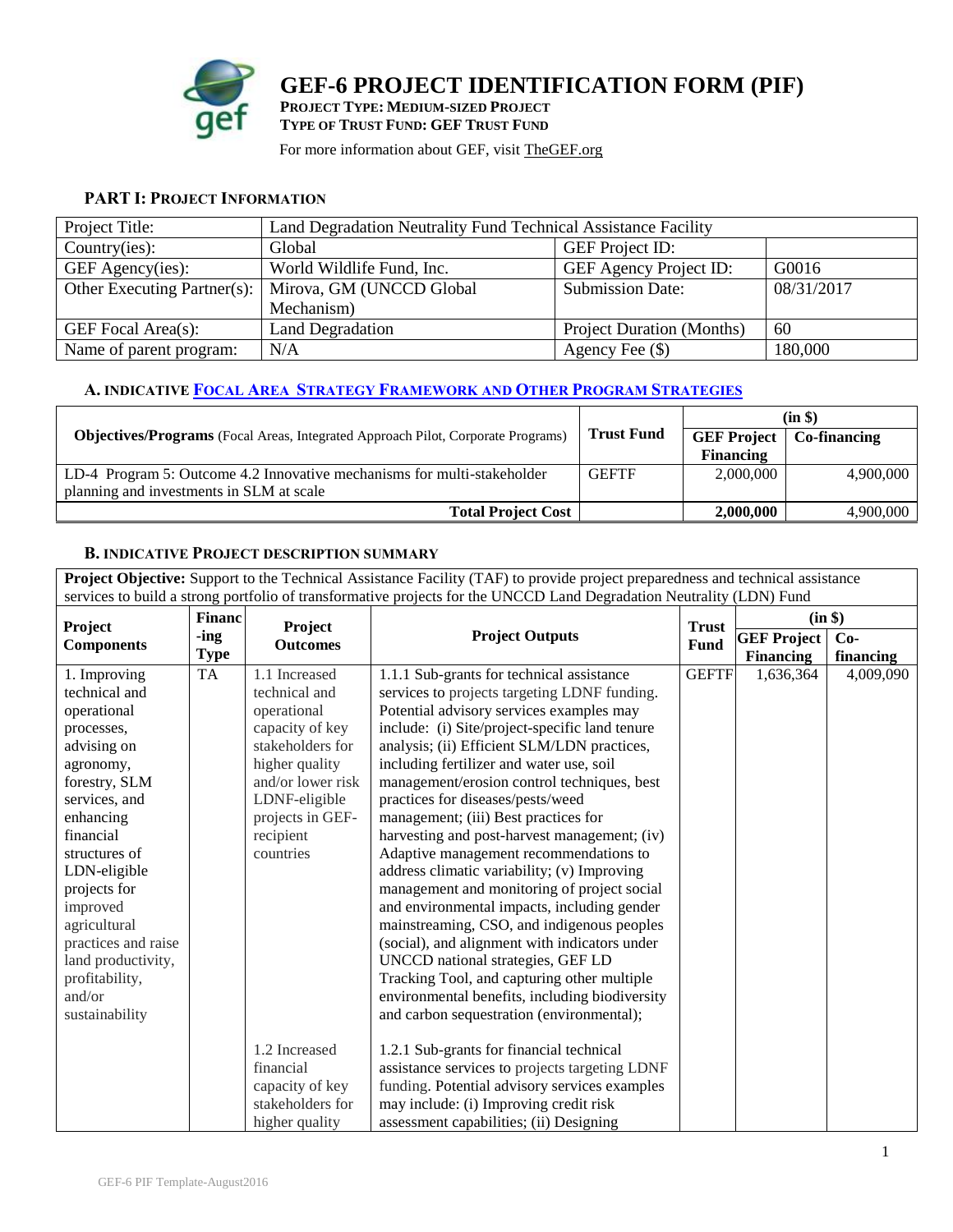|                                                                                        |           | and/or lower risk<br>LDNF-eligible<br>projects in GEF-<br>recipient<br>countries                                                              | appropriate financial products for<br>smallholders and SMEs; (iii) Improve and de-<br>risk financial arrangements of outgrower<br>schemes:                                                                                                                                                                                      |              |           |           |
|----------------------------------------------------------------------------------------|-----------|-----------------------------------------------------------------------------------------------------------------------------------------------|---------------------------------------------------------------------------------------------------------------------------------------------------------------------------------------------------------------------------------------------------------------------------------------------------------------------------------|--------------|-----------|-----------|
| 2. Knowledge<br>management<br>and effective<br>project<br>Monitoring<br>and Evaluation | <b>TA</b> | 2.1 Knowledge<br>management and<br>M&E to inform<br>adaptive project<br>management and<br>long-term TAF<br>support for<br><b>LDNF</b> success | 2.1.1 Project knowledge products developed<br>and disseminated to inform future TAF<br>support;<br>2.1.2 Project monitoring to inform adaptive<br>management for successfully delivery of<br>project results;<br>2.1.3 Project mid-term voluntary review and<br>terminal evaluation developed and shared in a<br>timely manner; | <b>GEFTF</b> | 181,818   | 445,455   |
| Subtotal                                                                               |           |                                                                                                                                               |                                                                                                                                                                                                                                                                                                                                 |              | 1,818,182 | 4,454,545 |
| <b>GEFTF</b><br>Project Management Cost (PMC)                                          |           |                                                                                                                                               |                                                                                                                                                                                                                                                                                                                                 |              | 181,818   | 445,455   |
|                                                                                        |           |                                                                                                                                               | <b>Total Project Cost</b>                                                                                                                                                                                                                                                                                                       |              | 2,000,000 | 4,900,000 |

## **C. INDICATIVE SOURCES OF CO-[FINANCING](http://www.thegef.org/gef/policy/co-financing) FOR THE PROJECT BY NAME AND BY TYPE, IF AVAILABLE**

| <b>Sources of Co-financing</b> | <b>Name of Co-financier</b>                                                                                                         | <b>Type of Co-financing</b> | Amount $(\$)$ |
|--------------------------------|-------------------------------------------------------------------------------------------------------------------------------------|-----------------------------|---------------|
| Donor Agency                   | Agence Française de Développement (AFD)                                                                                             | Grants                      | 2,000,000     |
| Others                         | <b>Rockefeller Foundation</b>                                                                                                       | <b>Grants</b>               | 1,000,000     |
| Donor Agency                   | Other sources (Norway International Climate<br>and Forest Initiative (NICFI), Fonds Français<br>pour l'Environnement Mondial (FFEM) | <b>Grants</b>               | 1,500,000     |
| Private Sector                 | Mirova                                                                                                                              | In-kind                     | 160,000       |
| GEF Agency                     | World Wildlife Fund, Inc.                                                                                                           | In-kind                     | 240,000       |
| <b>Total Co-financing</b>      |                                                                                                                                     |                             | 4,900,000     |

## D. INDICATIVE TRUST FUND RESOURCES REQUESTED BY AGENCY(IES), COUNTRY(IES), FOCAL AREA AND THE **PROGRAMMING OF FUNDS**

|                            |                             |                                         |                   |                         | (in \$)                                          |                                    |                           |
|----------------------------|-----------------------------|-----------------------------------------|-------------------|-------------------------|--------------------------------------------------|------------------------------------|---------------------------|
| <b>GEF Agency</b>          | <b>Trust</b><br><b>Fund</b> | Country/<br><b>Regional</b><br>' Global | <b>Focal Area</b> | Programming<br>of Funds | <b>GEF</b><br>Project<br><b>Financing</b><br>(a) | Agency<br>Fee<br>(b) <sup>b)</sup> | <b>Total</b><br>$(c)=a+b$ |
| World Wildlife Fund, Inc.  | <b>GEFTF</b>                | Global                                  | Land Degradation  | N/A                     | 2,000,000                                        | 180,000                            | 2,180,000                 |
| <b>Total GEF Resources</b> |                             |                                         |                   |                         | 2,000,000                                        | 180,000                            | 2,180,000                 |

### **E. PROJECT PREPARATION GRANT (PPG)**

Is Project Preparation Grant requested? Yes  $\boxtimes$  No  $\Box$  If no, skip item E.

## **PPG AMOUNT REQUESTED BY AGENCY(IES), TRUST FUND, COUNTRY(IES) AND THE PROGRAMMING OF FUNDS**

| <b>Project Preparation Grant amount requested:</b> \$50,000 |              |                    |                   | <b>PPG Agency Fee: \$4,500</b> |         |           |              |
|-------------------------------------------------------------|--------------|--------------------|-------------------|--------------------------------|---------|-----------|--------------|
|                                                             | <b>Trust</b> | Country/           |                   | Programming                    | (in \$) |           |              |
| <b>GEF Agency</b>                                           | Fund         | <b>Regional/Gl</b> | <b>Focal Area</b> | of Funds                       |         | Agency    | <b>Total</b> |
|                                                             |              | obal               |                   |                                | PPG(a)  | Fee $(b)$ | $c = a + b$  |
| World Wildlife Fund,                                        | <b>GEFTF</b> | Global             | Land Degradation  | N/A                            | 50,000  | 4.500     | 54,500       |
| Inc.                                                        |              |                    |                   |                                |         |           |              |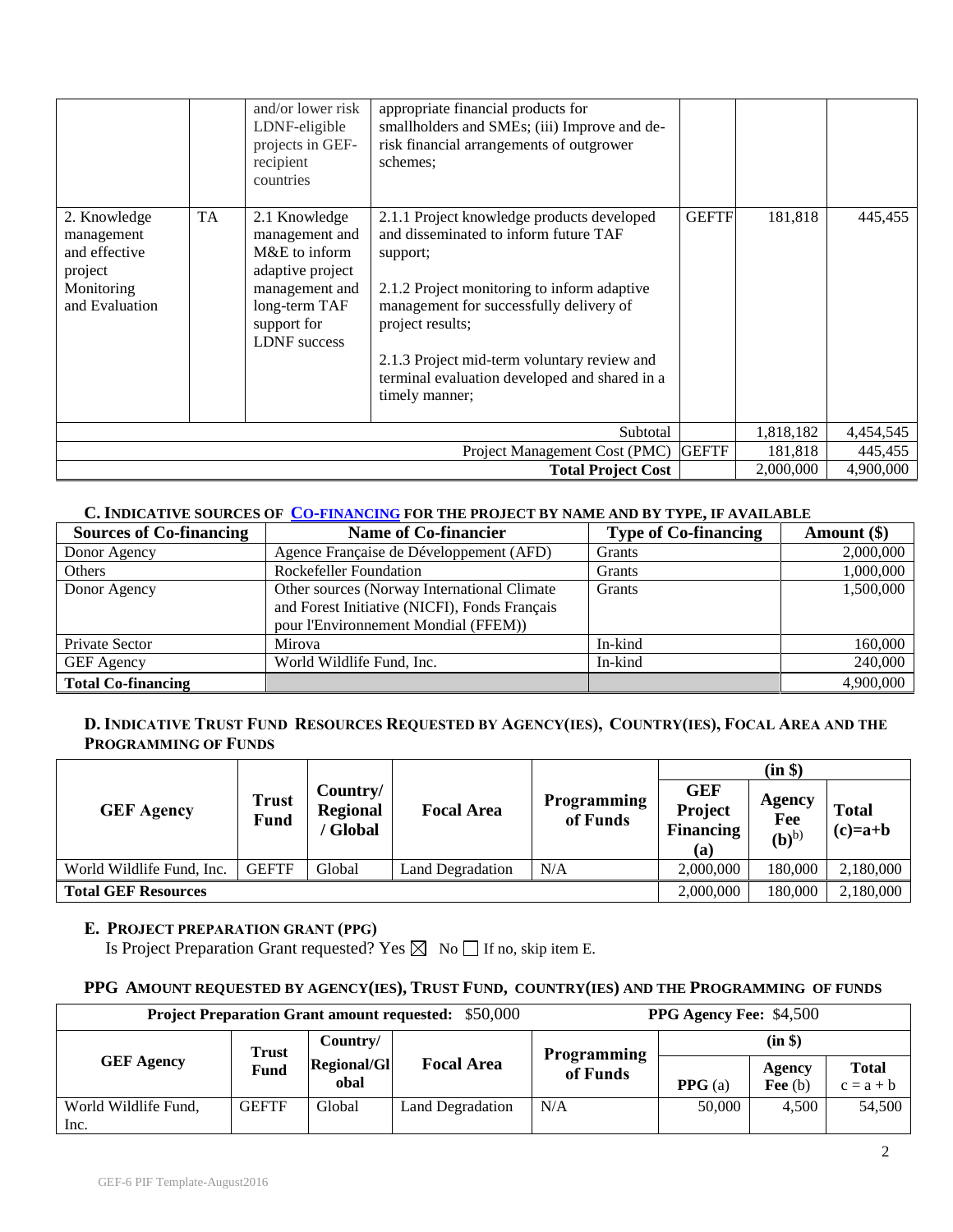# **F. PROJECT'S TARGET CONTRIBUTIONS TO GLOBAL ENVIRONMENTAL BENEFITS**

Provide the expected project targets as appropriate.

| <b>Corporate Results</b>                                                                                                     | <b>Replenishment Targets</b>                                                                                                 | <b>Project Targets</b>             |
|------------------------------------------------------------------------------------------------------------------------------|------------------------------------------------------------------------------------------------------------------------------|------------------------------------|
| 1. Maintain globally significant biodiversity<br>and the ecosystem goods and services that<br>it provides to society         | Improved management of landscapes and<br>seascapes covering 300 million hectares                                             | <b>Hectares</b>                    |
| 2. Sustainable land management in<br>production systems (agriculture,<br>rangelands, and forest landscapes)                  | 120 million hectares under sustainable land<br>management                                                                    | <b>Hectares</b>                    |
| 3. Promotion of collective management of<br>transboundary water systems and<br>implementation of the full range of policy,   | Water-food-ecosystems security and conjunctive<br>management of surface and groundwater in at<br>least 10 freshwater basins; | Number of<br>freshwater basins     |
| legal, and institutional reforms and<br>investments contributing to sustainable use<br>and maintenance of ecosystem services | 20% of globally over-exploited fisheries (by<br>volume) moved to more sustainable levels                                     | Percent of<br>fisheries, by volume |
| 4. Support to transformational shifts towards a<br>low-emission and resilient development<br>path                            | 750 million tons of $CO2e$ mitigated (include both<br>direct and indirect)                                                   | metric tons                        |
| 5. Increase in phase-out, disposal and<br>reduction of releases of POPs, ODS,                                                | Disposal of 80,000 tons of POPs (PCB, obsolete<br>pesticides)                                                                | metric tons                        |
| mercury and other chemicals of global                                                                                        | Reduction of 1000 tons of Mercury                                                                                            | metric tons                        |
| concern                                                                                                                      | Phase-out of 303.44 tons of ODP (HCFC)                                                                                       | ODP tons                           |
| 6. Enhance capacity of countries to<br>implement MEAs (multilateral<br>environmental agreements) and                         | Development and sectoral planning frameworks<br>integrate measurable targets drawn from the<br>MEAs in at least 10 countries | <b>Number of Countries:</b><br>6   |
| mainstream into national and sub-national<br>policy, planning financial and legal<br>frameworks                              | Functional environmental information systems<br>are established to support decision-making in at<br>least 10 countries       | <b>Number of Countries:</b>        |

## **PART II: PROJECT JUSTIFICATION**

### **1.** *Project Description: 1) the global environmental and/or adaptation problems, root causes and barriers that need to be addressed:*

It is estimated that two billion hectares of land are currently degraded worldwide, with another 12 million hectares of productive land degraded every year. According to an extensive study conducted in 2016 by the International Food Policy Research Institute (IFPRI), land degradation has already negatively affected 29% of global land area. Land degradation is not a stand-alone issue, but threatens the future sustainability of life on earth, with severe social and environmental consequences linked to the following areas:

- food security: over the next 25 years, land degradation could reduce global food production by as much as 12%, leading to a 30% increase in world food prices and reducing food security for vulnerable people;
- poverty: 40% of the world's degraded land is in areas with high poverty rates, and approximately 1.5 billion people rely directly upon underproductive degraded land for their income, according to the FAO;
- social instability: degradation can contribute to migration and conflicts, with the UNCCD estimating that as many as 50 million people could be displaced in the next 10 years by desertification alone;
- climate change mitigation: soil is the second largest carbon sink after the ocean, but degraded land stores significantly less carbon, making land degradation a significant contributor to climate change;
- climate change adaptation: degraded land increases the vulnerability of farmers and other land users to climate change impacts;
- ecosystem services and biodiversity: land degradation negatively impacts various critical ecosystem services and reduces biodiversity.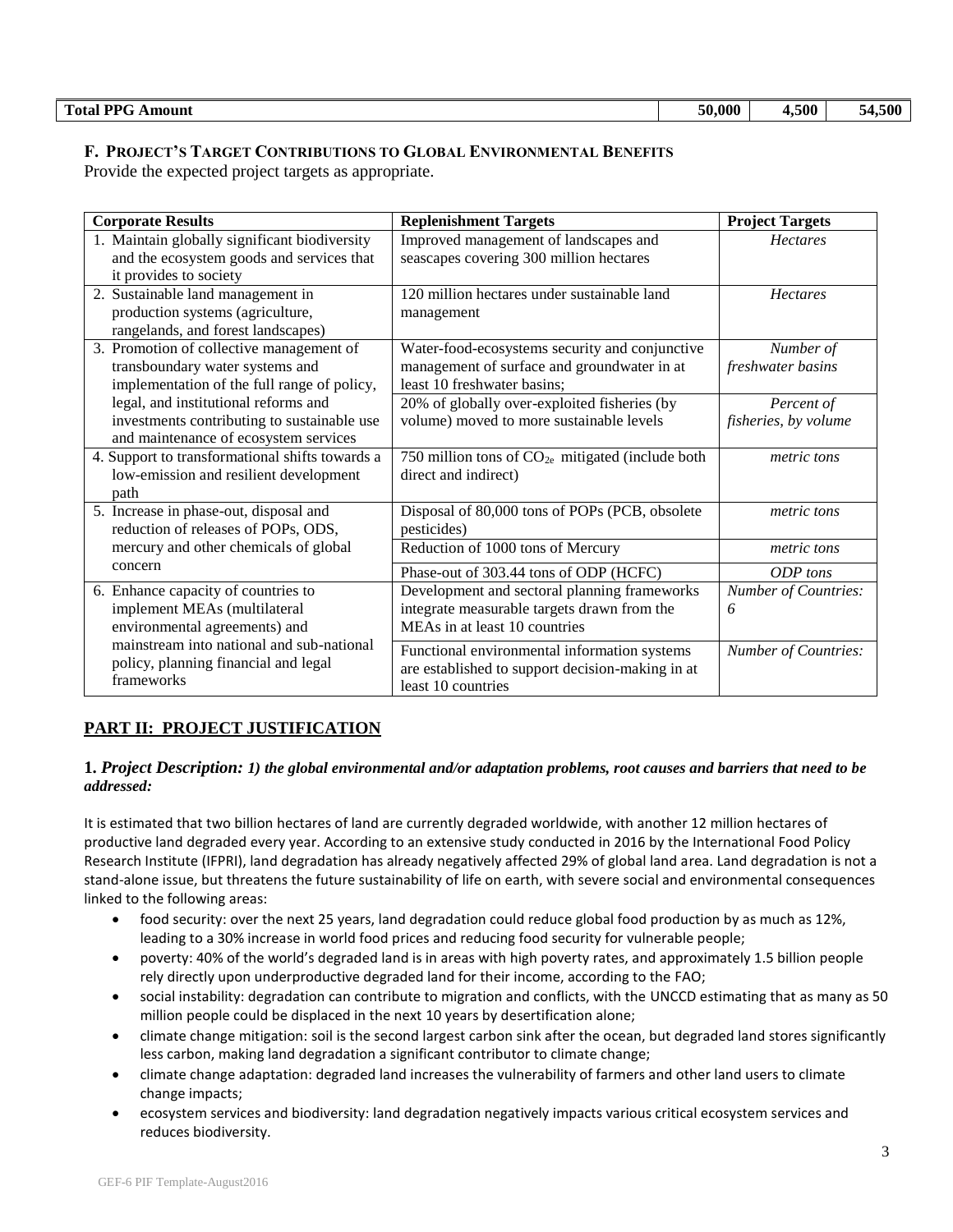Land degradation is closely connected with many factors that are directly or indirectly related to human activities. Those connections may go both ways; the most typical example is the relationship between climate change and land degradation, with the former contributing to drought and desertification (leading to land degradation), and the latter increasing greenhouse gas emissions (leading to climate change).

Land degradation occurs mainly because humans over-exploit natural systems, while under-investing in them. The primary anthropogenic causes of global soil degradation are overgrazing (35%), deforestation (30%) and agricultural activities (28%). Anthropogenic land degradation processes occur because short-term concerns are prioritized over long-term concerns, and because people lack the knowledge, skills, or resources to use SLM practices. In many cases the long-term impacts of unsustainable land use practices are not know, and even if they are, a lack of training and suitable financial means sustainable practices are not accessible.

As the main causes of land degradation are heavily tied to land use change and unsustainable agricultural practices, reversing these trends by promoting sustainable forestry and agriculture practices will be key to combating land degradation. Sustainable land management strategies can include reforestation, sustainable forest plantations, agroforestry, crop production that ensures long-term soil health, and sustainable grazing management.

However, there are many barriers to implementing these types of projects, particularly in developing countries where the negative impacts of degradation have the greatest effect. One of the key challenges is the lack of appropriate long-term financing. There has been underinvestment in the agricultural sector in developing countries for decades, with public spending either staying constant or decreasing between 1980 and 2004, and overall investment in agriculture proportionally much lower than its contribution to GDP. The FAO estimates that in order to feed the world's growing population in 2050, annual investment in agriculture in the developing world needs to increase by around 50%.

The continuing underinvestment in agricultural development indicates that traditional approaches are failing, and that innovative approaches to financing agriculture are required. It will be necessary both to increase the level of available capital, and to make financing more suitable for sustainable land use projects, e.g. with longer maturity, longer grace periods or less collateral. To support investments in sustainable land use projects, it will be necessary to tackle some of the barriers that prevent financing flowing into the sector. One of these is the high level of risk associated with land use projects, both perceived and real. Agriculture in particular has many actual risks associated with it, and a relative lack of a good track record results in a high perception of risk.

#### *2) the baseline scenario or any associated baseline projects:*

#### **The Land Degradation Neutrality (LDN) Fund:**

The 2015 Addis Ababa Action Agenda recognizes that public resources alone will not achieve the SDG target 15.3 target of a land degradation neutral world by 2030. New financial instruments and intermediaries, as well as enabling conditions, are needed to catalyze private capital around SDG implementation. For this reason, UN Convention to Combat Desertification (UNCCD) Decision 3/COP.12 requested the Global Mechanism to develop options for increasing resources for the full realization of LDN initiatives, including through the "*creation of an independent LDN Fund*".

The Impact Investment Fund for Land Degradation Neutrality (LDN) Fund is a collaborative public-private initiative, bringing together several institutions committed to addressing the global issue of land degradation. The Global Mechanism is spearheading the establishment of the LDN Fund in collaboration with Mirova, the responsible investment subsidiary of Natixis Asset Management, and with contributions from the Governments of France, Luxembourg, Norway, and the Rockefeller Foundation. Public financial institutions, such as Caisse des Dépôts et Consignations (CDC) and the European Investment Bank (EIB) are participating in the development of the LDN Fund via an Advisory Group that also includes senior representatives from international NGOs and academia. Expected to be launched in 2017, the LDN Fund is a first-of-its-kind investment vehicle leveraging public money to raise private capital for sustainable land management and land restoration projects worldwide. The LDN Fund is being structured as a layered fund, designed as a public-private partnership for blended finance. It will complement and scale up existing financial instruments and funds for sustainable land management and rehabilitation by providing financing that would not otherwise be available in the market.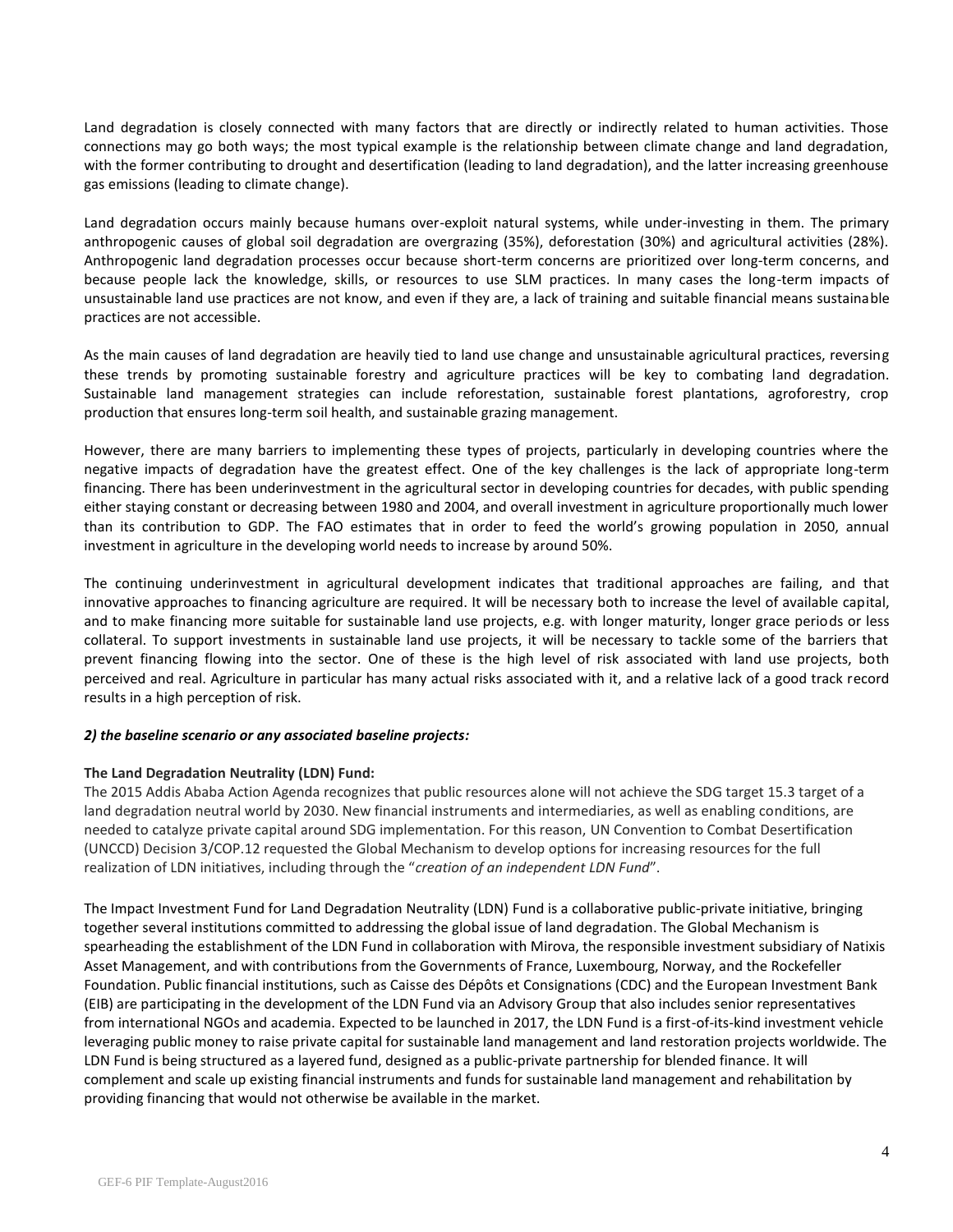This innovative public-private partnership will invest in profit-generating sustainable land management (SLM) and land restoration projects worldwide, to contribute to a land degradation neutral world in support of the Sustainable Development Goal Goals (target 15.3). The LDN Fund Project will invest in the following sectors: (i) sustainable agriculture, (ii) sustainable forestry. The Fund will only consider projects that can make a significant contribution to reducing and reversing land degradation while producing appropriate risk-adjusted returns. All projects must comply with robust environmental & social standards. To maximize additionality, the Fund is designed to offer financing solutions that are not readily available in the market, providing finance and strategic benefits in ways other investors or banks might not, e.g. longer tenors, longer grace periods, more flexible repayment schedules. The Fund is intended to be a 15-year closed ended fund, that will make mezzanine debt and equity investments. LDN Funded projects will be the positive demonstration effect that will help develop a track record that will encourage further investment in sustainable land use.

#### **LDN Fund Outcomes**

The core aim of the LDN Fund is to generate impact by its investments in SLM and land restoration projects. The expected impacts of the Fund include:

- **Land degradation neutrality:** The Fund should be designed to contribute to the objective of achieving LDN by 2030 (SDG 15.3), which will require the restoration of 12 million hectares in total
- each year and the prevention of further degradation by promoting sustainable land management;
- **Reduced deforestation:** Deforestation is responsible for around 30% of global land degradation, and so is a key priority for the Fund. Typical Fund projects will aim to reduce pressure on forests (e.g. illegal logging, slash-and-burn agriculture) by providing alternative sustainable jobs, and some projects will include conservation and reforestation elements;
- **Improved welfare for poor and vulnerable people:** projects should result in job creation, enhanced livelihoods for smallholders (increased incomes, housing, meals, health insurance, etc.), and greater food security;
- **Reduced greenhouse gas emissions:** Productive land stores significantly more carbon than degraded land, so reducing degradation and restoring degraded land will increase terrestrial carbon stocks;
- **Increased climate adaptation**: sustainable land-use practices for smallholder farmers will increase resilience, safeguarding welfare and food security in the future;
- **Enhancement of ecosystem services and biodiversity:** sustainably-managed land provides significantly better ecosystem services and supports much higher biodiversity than degraded or unsustainably-managed land, so LDN Fund projects will improve these environmental aspects. Most projects contain conservation areas, and some include wildlife corridors or other specific wildlife-friendly features.
- **Certified sustainable production:** many projects will be certified under sustainable production schemes such as Rainforest Alliance or FSC, demonstrating good working and environmental standards
- **More private investment in sustainable development**: the layered structure of the Fund should bring in private investors that may otherwise not have invested in sustainable land use projects. Initially the Fund should aim at a leverage ratio of 2-3 (i.e. each dollar of public funding by junior investors catalyzes 2-3 dollars of private capital), and this could rise to 6-7 as a successful track record is built.

While investees of the Fund should be project entities, the direct beneficiaries will be smallholder farmers, and agriculture/forestry workers in developing countries, who will benefit from the Fund's investments in large-scale sustainable land use projects, which should create outgrower schemes and new decent jobs. The LDN Fund should also channel funds through local financial institutions and intermediaries to promote the growth of SMEs and support small- and mid-sized producers in the sustainable land use sector. Access to suitable finance for smallholders and small businesses in the land use sector is a big challenge, preventing them from making investments that could raise their productivity and incomes, so the Fund should fill an important role. More information about the Land Degradation Neutrality Fund can be seen in Annex A below.

#### **The LDN Fund Technical Assistance Facility**

Appropriate technical assistance is a very powerful instrument to mitigate risks and increase the social and environmental impacts of investments. A 2015 DFID survey of impact investment across all sectors showed that two-thirds of impact funds use technical assistance alongside financial investment, saying they often or nearly always use technical assistance. There are different approaches for providing TA, with three main models: 1) integrated provision of TA funded by investors; 2) a completely independent facility that is not linked to any fund, or; 3) a TA facility linked to the investment fund but separately funded.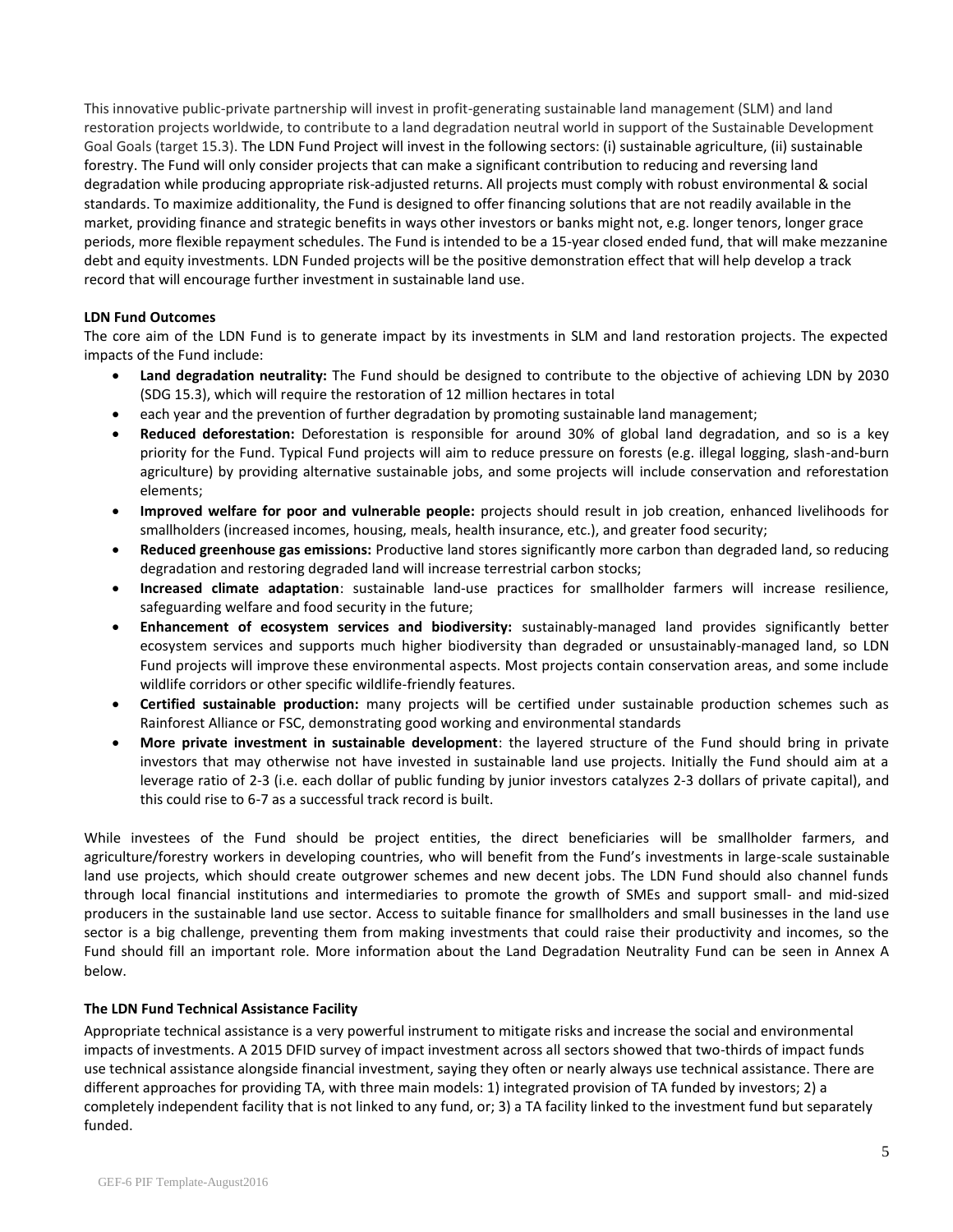Projects targeted by the LDN Fund have great potential to produce positive development impacts while delivering appropriate risk-adjusted returns, but they will be often innovative and complex, and likely will require substantial technical assistance. Several market studies have also identified project preparedness as a major bottleneck for the development of SLM. Many projects have excellent environmental and social impacts, but require commercial improvement, while some are commercially strong but need assistance to maximize and monitor positive impacts. This can be observed especially with TA provided in the context of assisting in the design and preparation of investments, piloting innovative and land uses, establishing or improving outgrower schemes, as well as with assisting private sector enterprises in developing E&S management systems, areas where the private sector usually does not have strong expertise.

The LDN Fund Technical Assistance Facility (TAF) is being created to support projects seeking investment from the LDN Fund. Based on the LDN Fund needs, a TAF linked to the LDN Fund is being established to provide the necessary level of support due to the highly complex nature of the sector and anticipated substantial demand from countries needing technical assistance that would otherwise be too expensive for a fund to provide on its own and ensure the high level of coordination. Projects seeking investments from the LDN Fund must meet the Fund's investment readiness requirements. The TAF will provide grants to support the structuring of SLM projects with a proven/attractive business model, which require assistance to satisfy all of the Fund's investment criteria as follows:

|   | <b>LDN Fund Eligibility Criteria:</b> Contribution to Land Degradation Neutrality: projects have to demonstrate clear benefits<br>of land rehabilitation and/or degradation avoidance. |
|---|----------------------------------------------------------------------------------------------------------------------------------------------------------------------------------------|
|   | Impact criteria:                                                                                                                                                                       |
| ➤ | Environmental & Social (E&S) risk management: robust E&S Standards are an integral part of the Fund's overall risk                                                                     |
|   | management and due diligence approach, and ensure the responsible handling of social and environmental risk.                                                                           |
|   | More information on the E&S standards and management system is shown in the following section.                                                                                         |
| ➤ | Social benefits: because land-use is closely linked to social conditions, projects should clearly benefit local                                                                        |
|   | communities. Projects degrading social conditions will be excluded.                                                                                                                    |
| ➤ | Additionality: this is a key aspect for the Fund. The Fund should not invest in projects that can easily obtain                                                                        |
|   | financing, but will rather be additional and complementary to what is available from traditional development and                                                                       |
|   | commercial funders                                                                                                                                                                     |
|   | <b>Financial criteria</b>                                                                                                                                                              |
| ➤ | Risk-return profile: the ability to generate attractive financial returns with an appropriate risk profile, is essential for                                                           |
|   | LDN investments. This initial assessment can be divided into a consideration of financial returns, and the associated                                                                  |
|   | risk of achieving these returns. Projects should be investment ready, with potential assistance from the TAF if                                                                        |
|   | necessary.                                                                                                                                                                             |

### *3) the proposed alternative scenario, GEF focal area strategies, with a brief description of expected outcomes and components of the project:*

The overall objective of the GEF intervention will be to establish and operationalize the LDN Fund TAF to provide project preparedness and technical assistance services, including practical project design and implementation support, for development of a robust portfolio of transformative projects for the Land Degradation Neutrality (LDN) Fund in support of country national strategies under the UNCCD and to achieve SDG target 15.3.

#### **TAF Scale and Scope:**

While the LDN Fund can invest globally, although is focused predominantly on developing countries, the TAF will only support projects in GEF-recipient countries and in particular be focused on poor countries and countries with low capacity (e.g. SIDS and LDCS), the most in need of private sector and bank investments. Projects will typically be in the scale-up phase and able to demonstrate an ability to be investment ready within 24 months, complying with investment readiness requirements. Projects will have to demonstrate that they require TA in order to reach investment readiness, and that they are unable to finance it without assistance from the TAF. The TAF will complement existing initiatives, and not substitute TA already available, so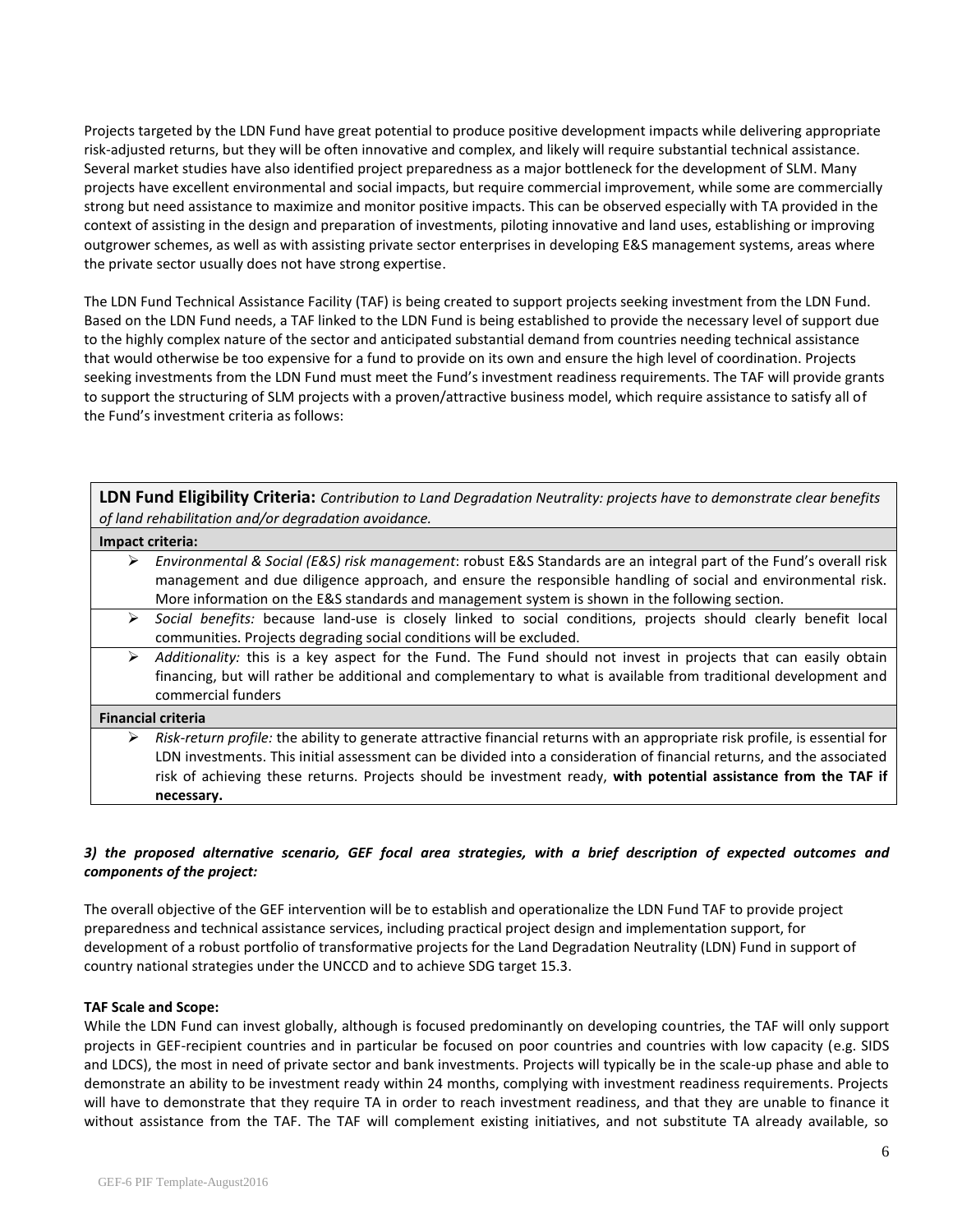projects will have to demonstrate that they cannot obtain sufficient TA funding from other sources. Projects will have to represent a specific LDN Fund investment opportunity to be eligible, so cannot be initiatives or programs that relate to the wider enabling environment.

The TAF will ensure a solid continuum knowledge management approach through process and tools for pre-selection of projects, technical assistance services to projects and for permanent adaptation management of the TAF itself.

The TAF will provide grants of up to USD \$500,000 per project over 6-24 months, although it is expected that projects will typically be between \$50,000 and \$250,000. Where appropriate, grants may be made as refundable grants that have to repaid under certain conditions (e.g. if a successful LDN Fund investment is made following the TA project). Beneficiaries will be encouraged to secure co-financing from other sources, and preference will be given to those that do. TAF will also expect to see engagement and commitment from the beneficiary, potentially in the form of committed staff resources or a financial contribution to the cost of TA where appropriate.

The approximate project size of the LDN Fund TA Facility will be about US \$5 million. This size is based on an assumption of making grants for 15-25 TA projects. The direct experience of Mirova based on assessing over 70 projects, and indirect experience from partners and existing research indicate that there is a great need for TA for SLM investments in developing countries. This size of TA Facility would be able to provide the required comprehensive TA needed to scale up good projects for the LDN Fund. Also, it is large enough to justify the substantial development and management costs associated with this type of facility; a smaller operation would not be cost-effective.

In addition to the intended US\$2m contribution from GEFTF, AFD are currently carrying out due diligence for an expected US\$2m contribution, and the Rockefeller Foundation (who contributed to the LDN Fund's development) have expressed a strong interest. Once the first \$5m is raised and starts to be successfully deployed, it is anticipated that Mirova and the selected Facility Manager will raise further funds, so initial donors will have helped to catalyze further funds to support SLM projects.

#### **GEF TAF Intervention:**

The specific TAF interventions will depend on local project context, geography, and needs. In general, technical assistance services within the GEF project will take the form of project preparation, agronomy, and financial institution capacity building to improving technical and operational processes and enhancing financial structures of LDN-eligible projects for improved agricultural practices and raise land productivity, profitability, and/or sustainability. Potential technical assistance activities under the GEF project may include:

- Site/project-specific land tenure analysis;
- Efficient SLM/LDN practices, including fertilizer and water use, soil management/erosion control techniques, best practices for diseases/pests/weed management;
- Best practices for harvesting and post-harvest management;
- Adaptive management recommendations to address climatic variability;
- Improving management and monitoring of project social and environmental impacts, including gender mainstreaming, CSO, and indigenous peoples (social), and alignment with indicators under UNCCD national strategies, GEF LD Tracking Tool, and capturing other multiple environmental benefits, including biodiversity and carbon sequestration (environmental);
- Improving credit risk assessment capabilities;
- Designing appropriate financial products for smallholders and SMEs;
- Improve and de-risk financial arrangements of outgrower schemes;

The majority of TAF funding would go to preparatory TA after the implementation of the feasibility study and/or the pilot phase, in order to support the scale-up of the project. The scale-up of projects requires both (i) improved operational processes and (ii) more structured financing schemes. It is expected that most TA projects will occur before an LDN Fund investment is made, to assist with project preparation aspects. However, the TAF will also provide TA during the investment period where needed. Since LDN Fund projects are long-term, and often higher risk, it is anticipated that new problems or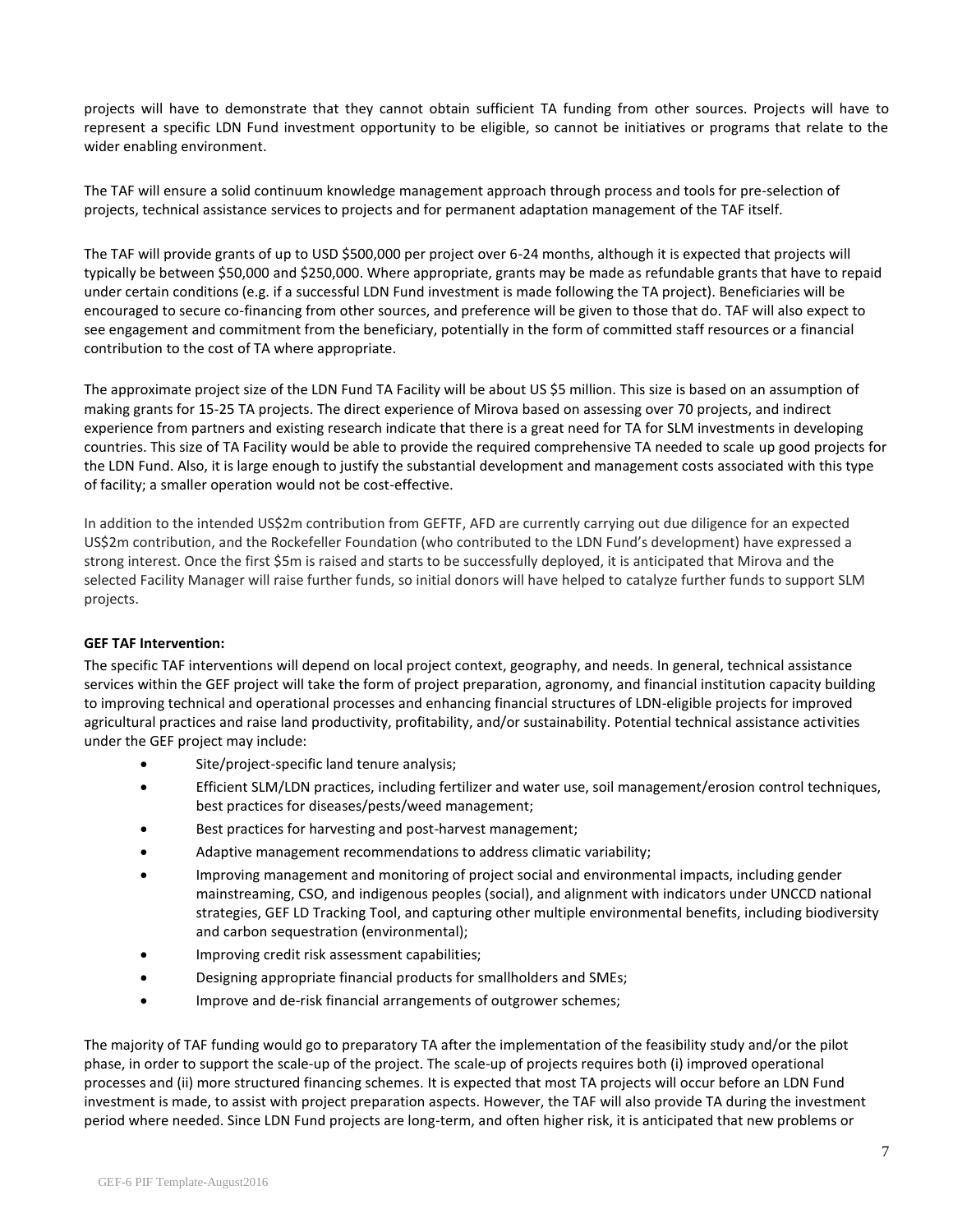opportunities may arise after investment, that preventative or curative TA can assist with. It is expected that pre-investment TA projects would typically be larger, more in-depth projects, while after-investment TA could be used for targeted problemsolving. Where TA is provided before a major investment is made, projects should be able to move to implementation within 24 months of TA starting. There should be a clear plan showing how the project will be developed, and how TA will help this process. A theory of change presenting the above logic of GEF support for the TAF will be finalized during the project document development phase.



The support provided by the TAF will mean that promising projects with potential for significant positive environmental, economic and social benefits will receive investment and can scale-up.. TAF activities relating to E&S aspects will allow for positive impacts to be maximized and for risks to be managed and minimized. The structuring of outgrower schemes, creation of conservation areas, or improvements of E&S management and reporting systems are all examples where projects could benefit from TA. In the medium to long-term, successful projects resulting from TAF activities should produce a positive demonstration effect that catalyzes more private investment in SLM.

#### **TAF Governance Structure:**

The TA Facility will be set up according to fiduciary agreement whereby fiduciary becomes the owner of assets managed by the TAF Manager. Design of the TAF governance structure will be completed during the PPG stage, including TAF Steering Committee membership, final choice of Executing Agency, and other implementation arrangements. Though closely associated with the LDN Fund, the TAF will be a legally independent entity, with its assets held by a fiduciary intermediary.

#### **Alignment with the GEF-6 Land Degradation Focal Area:**

The TAF is well aligned with the GEF Land Degradation Focal Area dedicated to "combat[ing] land and forest degradation in rural production landscapes" (GEF-6 Programming Directions Program 5 0. The TAF supports a mechanism in different geographical location, different types of degraded land countries and different types of partners. The TAF in upscaling projects preparedness to LDN Fund, supports an innovative mechanism for multi-stakeholders planning and investments in SLM scale. The TAF/LDNf combination provides a solid framework to support Sustainable Landscape Management. The GEF was formally designated as a financing mechanism of the UNCCD in 2010, and the LDN Fund and associated TA Facility have co-developed by the UNCCD with the express purpose of fighting land degradation. The LDN contribution of an investment opportunity will be monitored through the three metrics defined at international level for measuring progress towards SDG Target 15.3: a) land cover change; b) land productivity dynamics (LPD), and; c) soil organic carbon (SOC).

#### **LD-4: Program 5: SLM Mainstreaming in Development**

LDN Fund projects should contribute positively to all parts of the GEF Land Degradation Focal Area, specifically GEF-6 LD Program 5. The TAF will directly contribute to GEF-6 Land Degradation Focal Area Program 5, **Outcome 4.2**: Innovative mechanisms for multi-stakeholder planning and investments in SLM at scale; **Indicator 4.1:** Increased investments in SLM. The TAF is seen as an innovative public-private multi-stakeholder investment support mechanism for SLM projects. The TAF's support to projects targeting sustainable land use, as well as its layered structure, UNCCD partnership, and SDG link, are all aspects that make it an innovative financial mechanism for SLM. The TAF activities, particularly the provision of capacity building TA to local banks, will strengthen their institutional ability to lend to smallholders and SMEs. The TAF will directly contribute to increased private and public investment in SLM, especially in the poorest and lowest capacity GEF recipient countries, including LDCs and SIDS.

#### *4) Incremental cost reasoning and expected contributions from the baseline, the GEFTF and co-financing:*

Well-designed project preparation TA is a powerful tool for risk mitigation, and can make the difference between commercial success and failure. Without commercial success the projects will not be able to provide the desired E&S impacts, as well as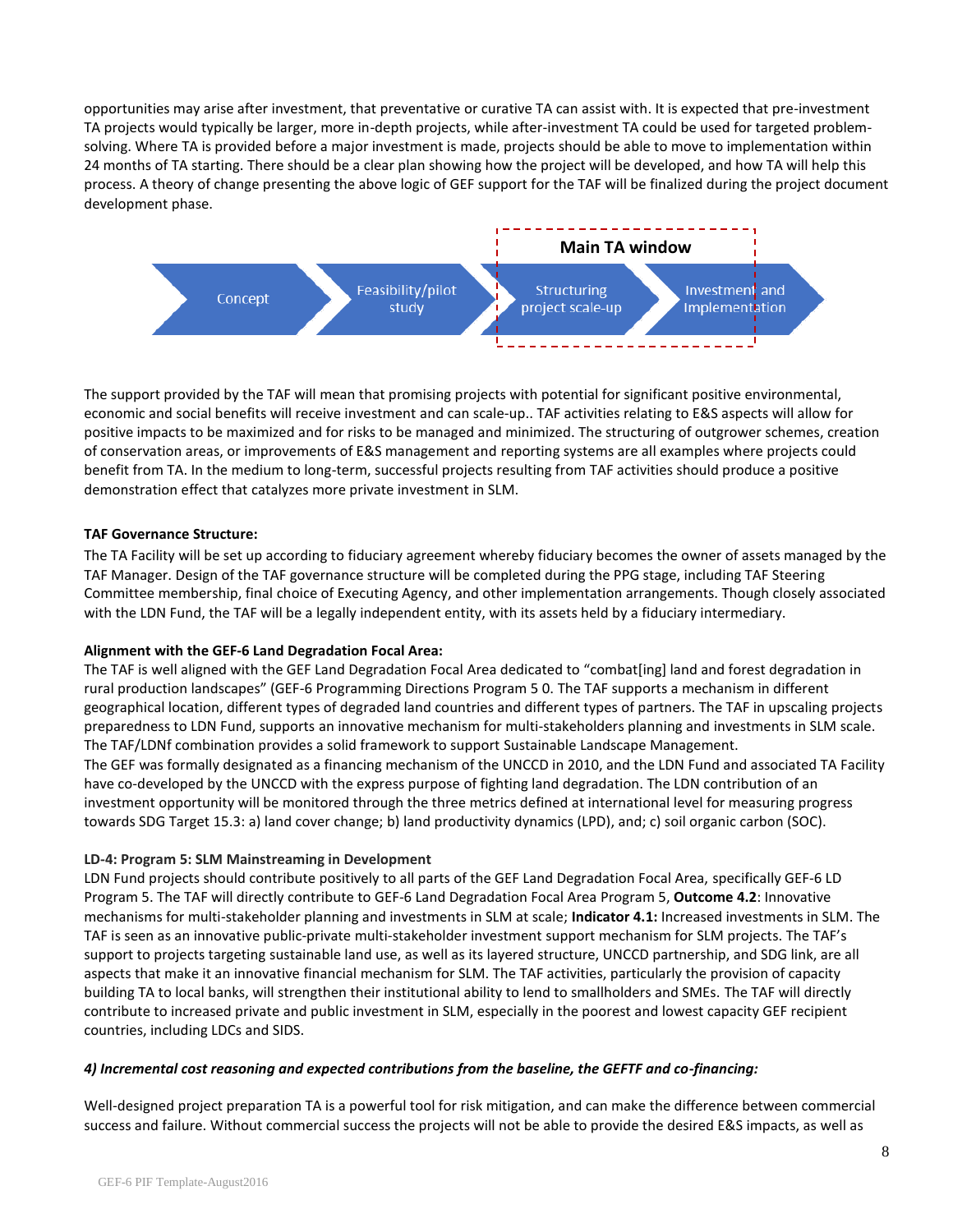failing to produce financial returns for investors. On a wider basis, a key part of the LDN Fund approach is to produce a positive demonstration effect by showing that sustainable land use projects can combine sustainability and commercial business models. Without the support of the TAF and GEF's key support to it, there will be a higher rate of project failure, risk, and ultimately disinterest of private sector and individual investment in degraded lands. This will not just be a failure for LDN Fund investor goals, but will be a major failure of the global community to demonstrate successful long-term and scalable publicprivate partnership mechanisms for the environment, billions of dollars of lost private sector investment opportunity, and ultimately significantly reduced land degradation global environmental benefits that would only be achieved by continuing with business as usual.

The highly successful baseline fundraising and development of the LDN Fund presents a unique opportunity for GEF investment in the TAF with focus on poorest and lowest capacity countries in need of private, banks investments, for projects that are usually not primary client of investors. TAF will be on working with projects that have demonstrated good proof-of-concept, and are ready to scale-up, in many cases a small amount of assistance can leverage substantial global environmental benefits towards land degradation goals set by the UNCCD and SDG 15.3. And in cases where more innovative or complex projects need more substantial technical assistance, the TAF will be able to not only bridge critical gaps to unlock private investment and increase productivity of degraded lands, but will also yield important lessons learned and other knowledge products to help reduce transaction costs for future GEF investments matching public and private interests.

The TAF in helping to manage and monitor potential environmental and social impacts. will contribute to maximize positive impacts (e.g. designing an outgrower scheme or coordinating community engagement), to reduce risks (e.g. improved ESMS or land tenure analysis), or to improve monitoring and reporting of E&S aspects and support government needs to show progress towards UNCCD and SDG targets. The eligibility criteria and E&S standards of the LDN Fund means that investments will only be considered if they have substantial positive E&S impacts with low associated E&S risks, so the baseline scenario without TA will still be a beneficial project.

The associated baseline contributions from key project partners, including the UNCCD Secretariat, Mirova, Agence Française de Développement (AFD), Rockefeller Foundation, and World Wildlife Fund, will serve as the key public partner in an already welldefined and targeted global fund for addressing land degradation. The GEF support to the TAF/LDNF mechanism contributes to global results that could not otherwise be achieved by traditional funding pathways, as it allows a collective technical conservation knowledge, private sector experience and networks, and expertise on developing global attention and generating political will

### *5) global environmental benefits (GEFTF):*

TAF activities supports the operationalization of an innovative mechanism dedicated to produce multiple Global Environment Benefits on the long term.( the mechanism is designed to invest in projects that will reduce/reverse land degradation on a large scale) so but not just towards global trends of land degradation, but also secondary and tertiary benefits towards global climate change mitigation (by reducing and reversing land degradation, the mechanism will mitigate climate change by significantly increasing above and below-ground carbon storage)

#### *6) innovation, sustainability and potential for scaling up.*

**Innovation:** The TAF represents an innovative mechanism to support the emerging LDNF. For the TAF to be successful in providing technical assistance, it will rely heavily on innovative approaches to sustainable land management – both scientific/technical innovations, but may also include novel financial mechanisms.

**Sustainability:** The sustainability of the TAF's success will be evident in a long-term pipeline of bankable projects, including capturing lessons learned from the GEF-funded TAF project, for the LDN Fund. LDN Fund projects will be designed so that sustainable practices will continue after the Fund exits from the investments. In its selection process, the LDN Fund is targeting partners who are like-minded, i.e. are willing to generate positive impact and support sustainable development. The LDN Fund is not intended to play a role as regulator or to force operators to adopt sustainable practices. From the beginning, the sustainability of operators' practices must be at the heart of their project.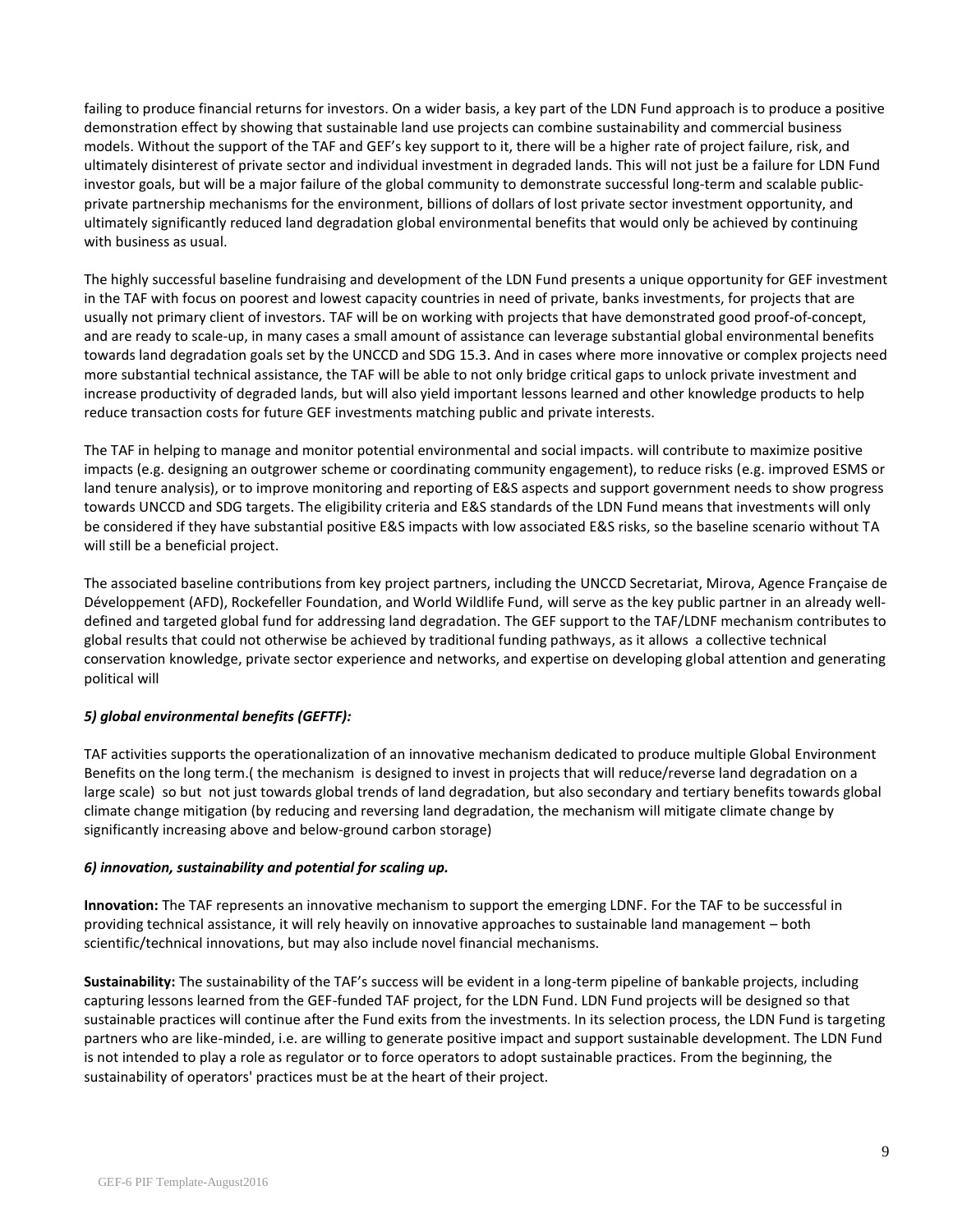The added value generated by responsible land use practices will generate a strong incentive to continue sustainable management practices. Sustainability and profitability are expected to be closely linked. As mentioned previously, using improved and sustainable agronomic practices helps to increase yield and quality, generating better returns, while sustainable certifications (e.g. Fairtrade, Rainforest Alliance, FSC) carry price premiums. Projects are expected to intrinsically rely on sustainable practices. The 15-year investment period plays a role as demonstrator, showcasing the benefits of good practices.

Projects are also selected for their integration into a larger landscape approach: relationships are developed between the project operator and local communities, public authorities, NGO, local private actors, etc., to ensure that beyond the LDN Fund, an ecosystem of different stakeholders are involved with the project, and support its sustainable development.

**Potential for scaling up:** The main function of the TAF will be to leverage the commitments of public and private investors of the LDN Fund in order to scale up global investment of degraded lands. Successful implementation of the TAF will yield critical knowledge, lessons learned, and have an overall positive demonstration effect in order to be replicated by other investors under the LND Fund for the long-term.

*2. [Stakeholders](http://www.thegef.org/gef/sites/thegef.org/files/documents/document/Public_Involvement_Policy.Dec_1_2011_rev_PB.pdf)*. Will project design include the participation of relevant stakeholders from [civil society organizations](http://www.thegef.org/gef/csos) (yes  $\boxtimes$  /no ) and [indigenous peoples](http://www.thegef.org/gef/sites/thegef.org/files/publication/GEF%20IndigenousPeople_CRA_lores.pdf) (yes  $\boxtimes$  /no )? If yes, identify key stakeholders and briefly describe how they will be engaged in project preparation.

Stakeholder engagement will be critical during the development of the TAF, as well as during implementation, with specific stakeholder engagement processes for each project supported by the TAF. The project aims to engage relevant stakeholders from CSO and indigenous peoples as relevant to specific projects proposed to the TAF. Specific LDN Fund projects supported by the TAF will be implemented according to the LDN Fund's E&S standards which are based on the International Finance Corporation (IFC)'s Performance Standards, with reinforced aspects for some topics (e.g. indigenous peoples, biodiversity) drawing from international best practices (including FAO and EIB standards). Because of the Fund's focus on land use, there is an additional dedicated standard on land tenure (based on the Voluntary Guidelines on the Responsible Governance of Tenure (VGGT), and UNDP and FAO standards). It is expected that the TAF's E&S standards will be based closely on the Fund's standards, modified if necessary to match the operational processes of the TAF. All policies governing stakeholder engagement will be reviewed during project development to ensure consistency with WWF GEF Agency policies, including but not limited to WWF-US Safeguards Integrated Policies and Procedures (SIPP). Compliance with WWF GEF policies and GEF standards will be applied.

All LDN Fund projects and project operators will follow the landscape approach, which requires projects to be properly integrated into the landscape, and to take into account the needs of all stakeholders. These stakeholders will include local CSOs and indigenous people. We expect that project operators will begin multi-stakeholder dialogues with these groups at the start of project preparation, and that their input will be used to inform project development. TAF activities could be used to support the stakeholder engagement process.

We have integrated specific questions into the LDN Fund E&S questionnaire relating to local/regional NGOs, and to local indigenous populations, to check that project operators are properly engaging them in project design.

LDN Fund E&S Standard 4 (Indigenous Peoples and Vulnerable Groups) recognizes indigenous people can be vulnerable to the effects of land use projects, and is focused on avoiding negative impacts. Standard 7 (Land Tenure) has also been designed to protect indigenous people and other local land users.

*3. Gender Equality and Women's Empowerment.* Are issues on [gender equality](http://www.thegef.org/gef/policy/gender) and women's empowerment taken into account? (yes  $\boxtimes$  /no  $\Box$ ). If yes, briefly describe how it will be mainstreamed into project preparation (e.g. gender analysis), taking into account the differences, needs, roles and priorities of women and men.

As a GEF-funded project, the TAF will meet all WWF GEF policies that meet or exceed GEF minimum policies involving gender equality and woman's empowerment. This will be assessed at two levels during project development – first a gender assessment will be performed during project development to identify opportunities to build on existing standards of project partners leading to a gender action plan in the project document to guide the TAF. Additionally, based on the nature of the project, it is expected that a framework approach will be used to identify specific gender equality and woman's empowerment opportunities as part of the TAF's overall support.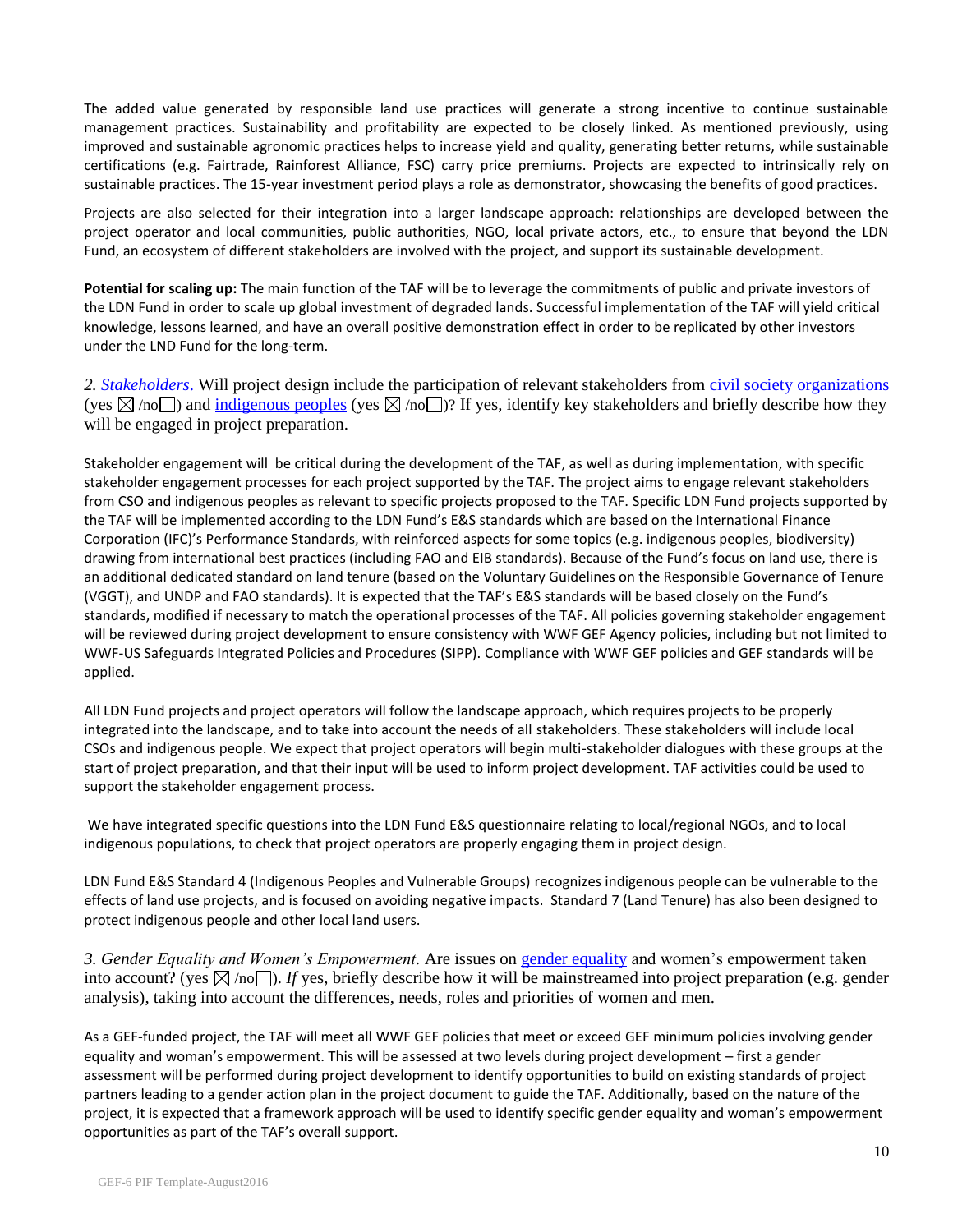LDN Fund project developers will be expected to demonstrate that they incorporate gender equality concerns in the project design, and ensure that these aspects are maintained/improved during operation. Many projects in the Fund pipeline have ambitious targets for % women employed, and specific programmes aimed at gender equality (e.g. for recruitment, empowerment of female employees, educational programmes specifically for women). They have identified where women are underrepresented (e.g. management positions, field workers), and are working to improve this. The TAF could potential fund TA activities to increase gender equality and female empowerment, both within the project area and for local communities.

The LDN Fund E&S Questionnaire contains questions that are focused on a project's gender aspects, and the Fund's assessment process will include an analysis of positive impacts. The E&S Standards should limit the risk of negative impacts. Standard 5 (Labour and Working Conditions) requires project developers to 'demonstrate the fair treatment, nondiscrimination, and equal opportunity of workers'.

*4. Risks.* Indicate risks, including climate change, potential social and environmental risks that might prevent the project objectives from being achieved, and, if possible, propose measures that address these risks to be further developed during the project design (table format acceptable).

As a granting mechanism, risk is inherent to all TAF-supported projects and one of the main functions of the TAF is to mitigate LDN Fund investor risk. Specific project risks encountered by the TAF will be unknown until project geographies are identified. General risks likely common across all TAF-supported projects are identified below:

| <b>Risk</b>                                      | Level | Mitigation                                            |
|--------------------------------------------------|-------|-------------------------------------------------------|
| Impacts of climate change negatively affecting   | High  | One of the key technical assistance services of the   |
| productivity and reducing investor returns       |       | TAF will be to provide most up-to-date knowledge      |
|                                                  |       | on local climate impacts to ensure investors have     |
|                                                  |       | full understanding of risk involved. The TAF can      |
|                                                  |       | provide support to select the best SLM practices to   |
|                                                  |       | increase resilience.                                  |
| Low interest in LDN Fund/not enough projects for | Low   | There already exists a high interest in the LDN Fund. |
| TAF to support                                   |       | The UNCCD's global 'LDN target-setting programme'     |
|                                                  |       | (TSP) has already created an enabling environment     |
|                                                  |       | for potential LDN Fund investments and TAF            |
|                                                  |       | activities.                                           |
| Lack of government support/interest in TAF       | Low   | The TAF, as a support to the LDN Fund under UNCCD     |
| guidance                                         |       | guidance, will coordinate all national level support  |
|                                                  |       | closely with government UNCCD focal points and        |
|                                                  |       | respective technical ministry/agency staff to ensure  |
|                                                  |       | government support.                                   |
| Poor coordination with LDN Fund                  | Low   | The TAF Committee will oversee the projects           |
|                                                  |       | supported by the GEF funded TAF. The TAF              |
|                                                  |       | Committee will include membership from the            |
|                                                  |       | Investment Committee of the LDN Fund and key TAF      |
|                                                  |       | donors.                                               |

*5. Coordination.* Outline the coordination with other relevant GEF-financed and other initiatives.

At the global level, the TAF will operate in close relationship with the LDN Fund under the overall guidance of the UNCCD. Both the TAF and the LDN Fund are being created to accompany the adoption of LDN targets in country members of the UNCCD. To promote SDG 15.3 at country level, the UNCCD has established a global 'LDN target-setting programme' (TSP), which is designed to assist countries in adopting voluntary LDN targets. This global programme is implemented in cooperation with numerous partners, including the GEF.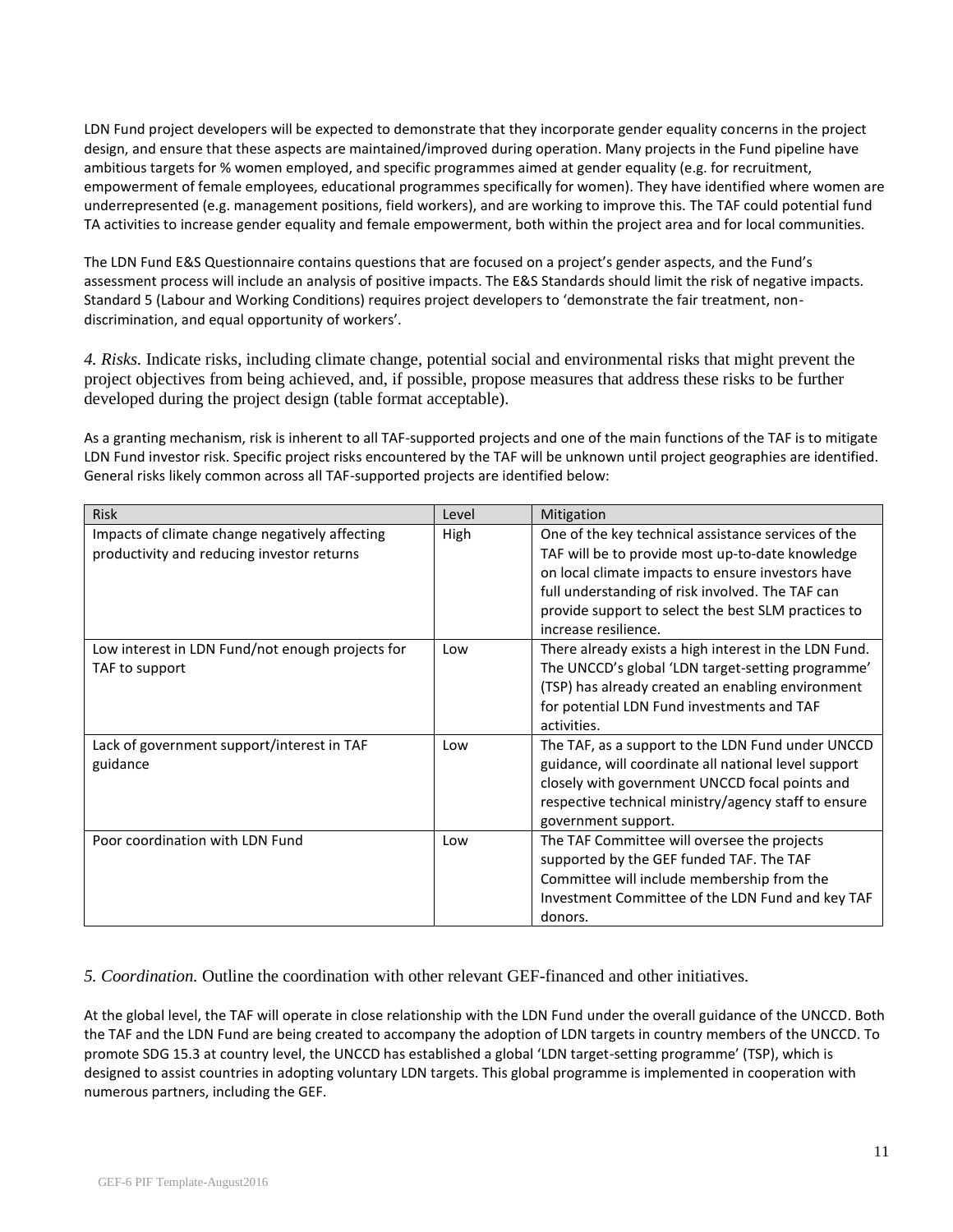For projects supported by the TAF, the TAF manager and the LDNF manager will ensure close working coordination with countries national institutions, the UNCCD focal point to ensure that the projects are in line with the LDN targets. Processes and tools for such coordination will be designed at the PPG phase. Coordination will also be ensured with other GEF agencies and other partners which area of work are closely associated with the TAF/LDNF projects. existing and planned GEF-financed projects. In the pre-identification criteria and subsequent formulation of transformative LDN proposals for projects and programs targeting LDN Fund, strategic synergies with GCF potential investment will also be considered as much as possible, to ensure achieving LDN on a large scale.

*6. Consistency with National Priorities*. Is the project consistent with the National strategies and plans or reports and assessements under relevant conventions? (yes  $\boxtimes$  /no  $\Box$ ). If yes, which ones and how: NAPAs, NAPs, ASGM NAPs, MIAs, NBSAPs, NCs, TNAs, NCSAs, NIPs, PRSPs, NPFE, BURs, INDCs, etc.

The UNCCD's global 'LDN target-setting programme' (TSP) creates an enabling environment for potential LDN Fund investments and TAF activities, as it demonstrates that there is political support for combatting land degradation. The LDN TSP, as it will expand, will become a powerful tool to help the Fund identify investment opportunities. With over 110 countries already committed, it is expected that most projects supported by the TAF and the LDN Fund will be part of the TSP. The LDN Fund can also play a role to raise the project's visibility and therefore increase local political and financial support. LDN targets are typically established at national level in close coordination with other public policies related to land use under other frameworks, including Rio conventions, i.e. the UNFCCC (INDCs) and CBD (NBSAPs). As the LDN TSP expand, such coordination will increase.

*7. Knowledge Management.* Outline the knowledge management approach for the project, including, if any, plans for the project to learn from other relevant projects and initiatives, to assess and document in a userfriendly form, and share these experiences and expertise with relevant stakeholders.

While the TAF activities are focused on project preparation and technical assistance, such activities will not operate in silos. Part of the TAF resources will be used for knowledge sharing and publications, including compiling lessons learned, experiences and opinions among the various stakeholders involved in an investment (e.g. investors, investee companies, experts supporting the LDN Fund, NGOs, local authorities), and/or disseminate results and impacts achieved among stakeholders. Publications, workshops, peer learning events and conferences, including future UNCCD COPs, would be used to share successful land use models supported by the TAF under the LDN Fund. To this end, approximately 10% of the GEF funding is being set aside for KM and M&E.

As the TAF is defined through the development of a GEF Project Document there will be a specific review process to provide the most up-to-date knowledge and lessons learned from other sustainable land use TAF, including the existing Moringa Fund, Africa Agriculture and Trade Investment Fund, and African Agriculture Fund TA Facilities.

## **PART III: APPROVAL/ENDORSEMENT BY GEF OPERATIONAL FOCAL POINT(S) AND GEF AGENCY(IES)**

### A. RECORD OF ENDORSEMENT OF GEF OPERATIONAL FOCAL POINT (S) ON BEHALF OF THE GOVERNMENT(S):

(Please attach the [Operational Focal Point endorsement letter\(](https://www.thegef.org/gef/sites/thegef.org/files/webpage_attached/OFP%20Endorsement%20Letter%20Template-Dec2014.doc)s) with this template. For SGP, use this [SGP OFP](https://www.thegef.org/gef/sites/thegef.org/files/webpage_attached/OFP%20Endorsement%20of%20STAR%20for%20SGP%20Dec2014.docx)   [endorsement letter\)](https://www.thegef.org/gef/sites/thegef.org/files/webpage_attached/OFP%20Endorsement%20of%20STAR%20for%20SGP%20Dec2014.docx).

| <b>NAME</b> | <b>POSITION</b> | <b>MINISTRY</b> | DATE $(MM/dd/vyyy)$<br>---- |
|-------------|-----------------|-----------------|-----------------------------|
|             |                 |                 |                             |
|             |                 |                 |                             |

### **B. GEF AGENCY(IES) CERTIFICATION**

**This request has been prepared in accordance with GEF policies and procedures and meets the GEF criteria for project identification and preparation under GEF-6.**

| Age<br>шашк<br>4 H<br>глиан<br>_____<br>$\sim$ $\sim$ | $\mathbf{r}$<br>Jate<br>Project<br>$\triangle$ Generi<br>.ohone<br>.<br>$         -$ |
|-------------------------------------------------------|--------------------------------------------------------------------------------------|
|-------------------------------------------------------|--------------------------------------------------------------------------------------|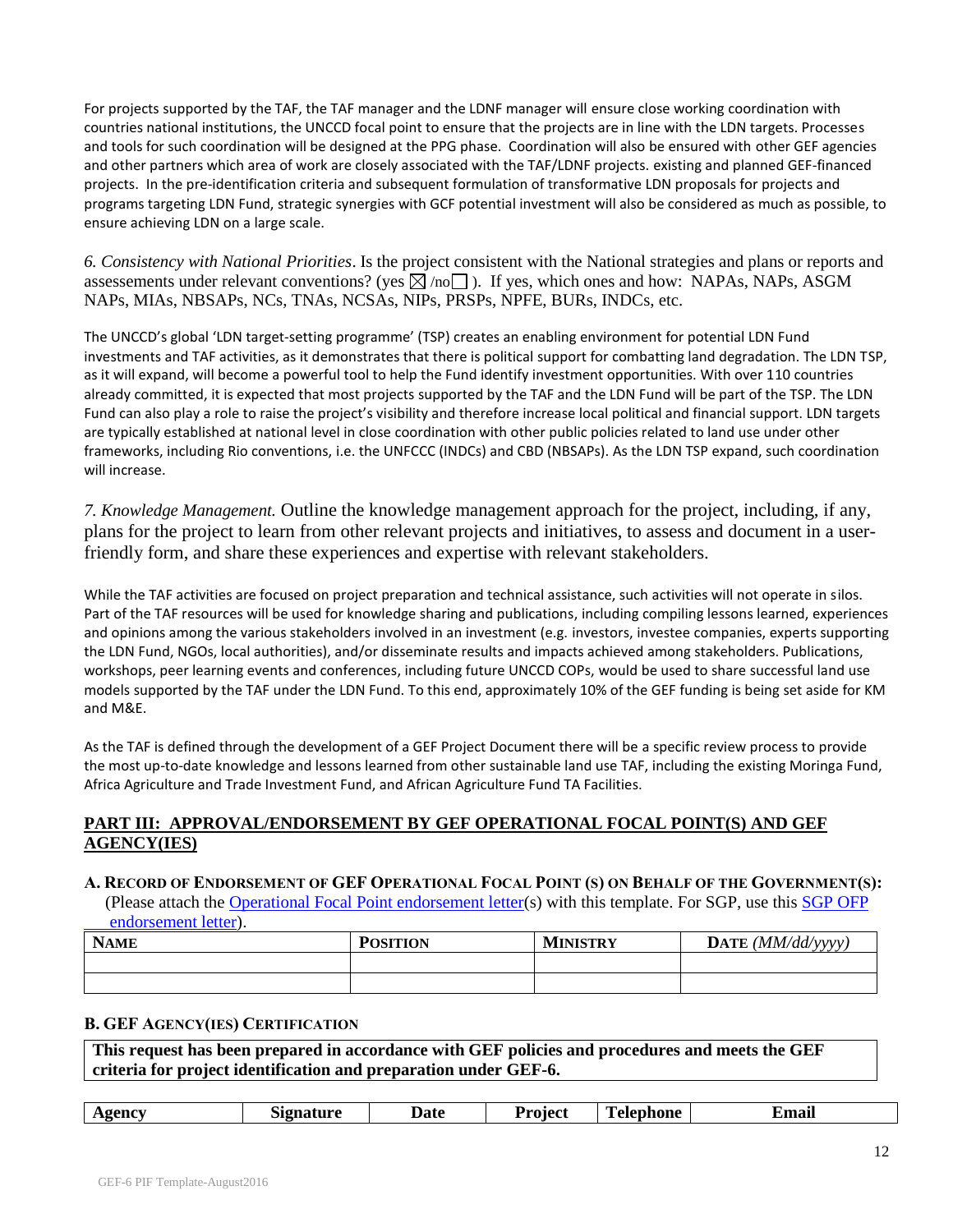| Coordinator,       | (MM/dd/yyyy) | <b>Contact</b> |                          |
|--------------------|--------------|----------------|--------------------------|
| <b>Agency name</b> |              | Person         |                          |
| Herve Lefeuvre,    | 08/31/2017   | Herve          | Herve.lefeuvre@wwfus.org |
| World Wildlife     |              | Lefeuvre       |                          |
| Fund, Inc.         |              |                |                          |

## **C. ADDITIONAL GEF PROJECT AGENCY CERTIFICATION (APPLICABLE ONLY TO NEWLY ACCREDITED GEF PROJECT AGENCIES)**

For newly accredited GEF Project Agencies, please download and fill up the required **[GEF Project Agency Certification](https://www.thegef.org/gef/sites/thegef.org/files/webpage_attached/GEF%20Project%20Agency%20Certification%20Template.docx)  [of Ceiling Information Template](https://www.thegef.org/gef/sites/thegef.org/files/webpage_attached/GEF%20Project%20Agency%20Certification%20Template.docx)** to be attached as an annex to the PIF.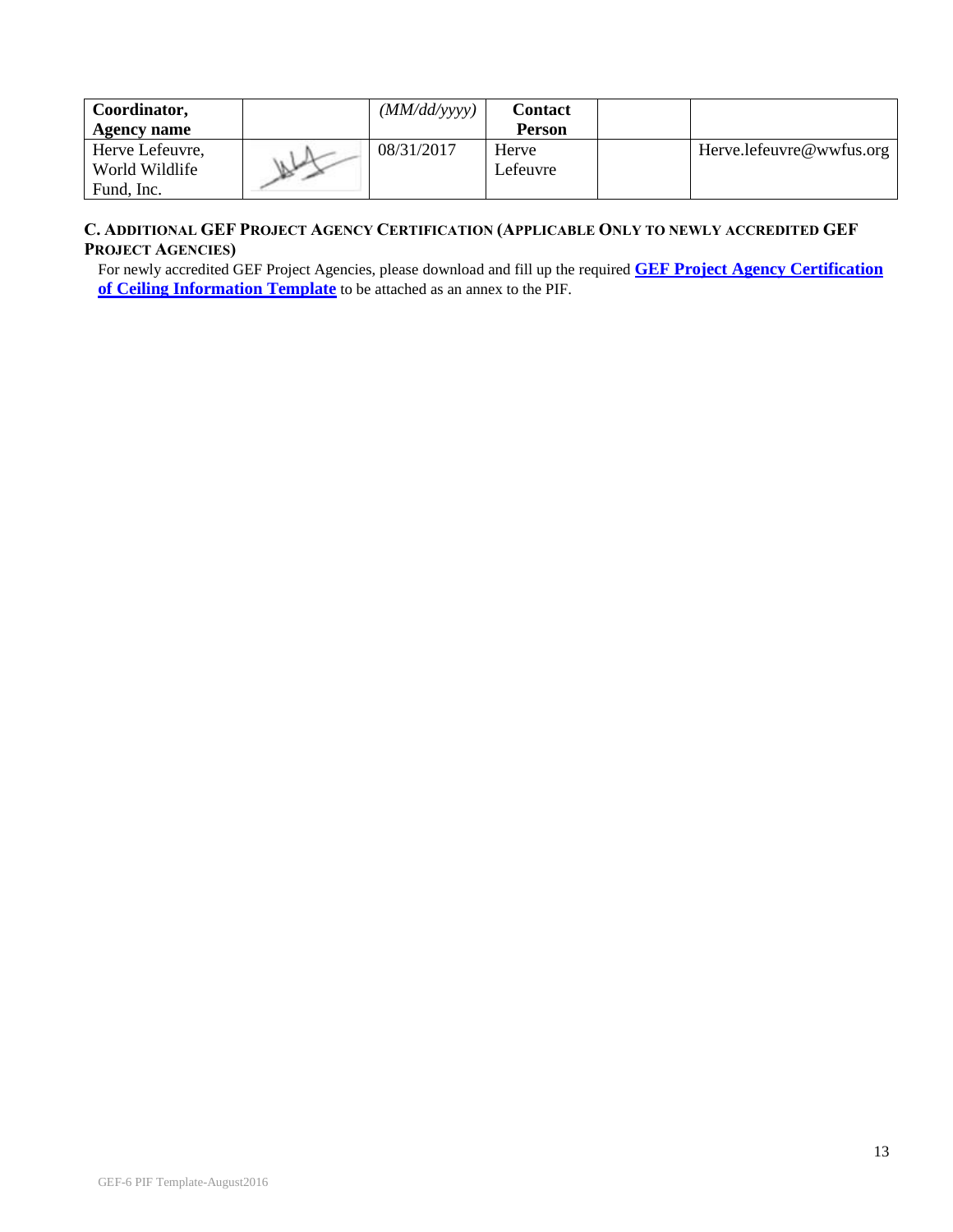Annex A: Land Degradation Neutrality Fund Information Document (2017)